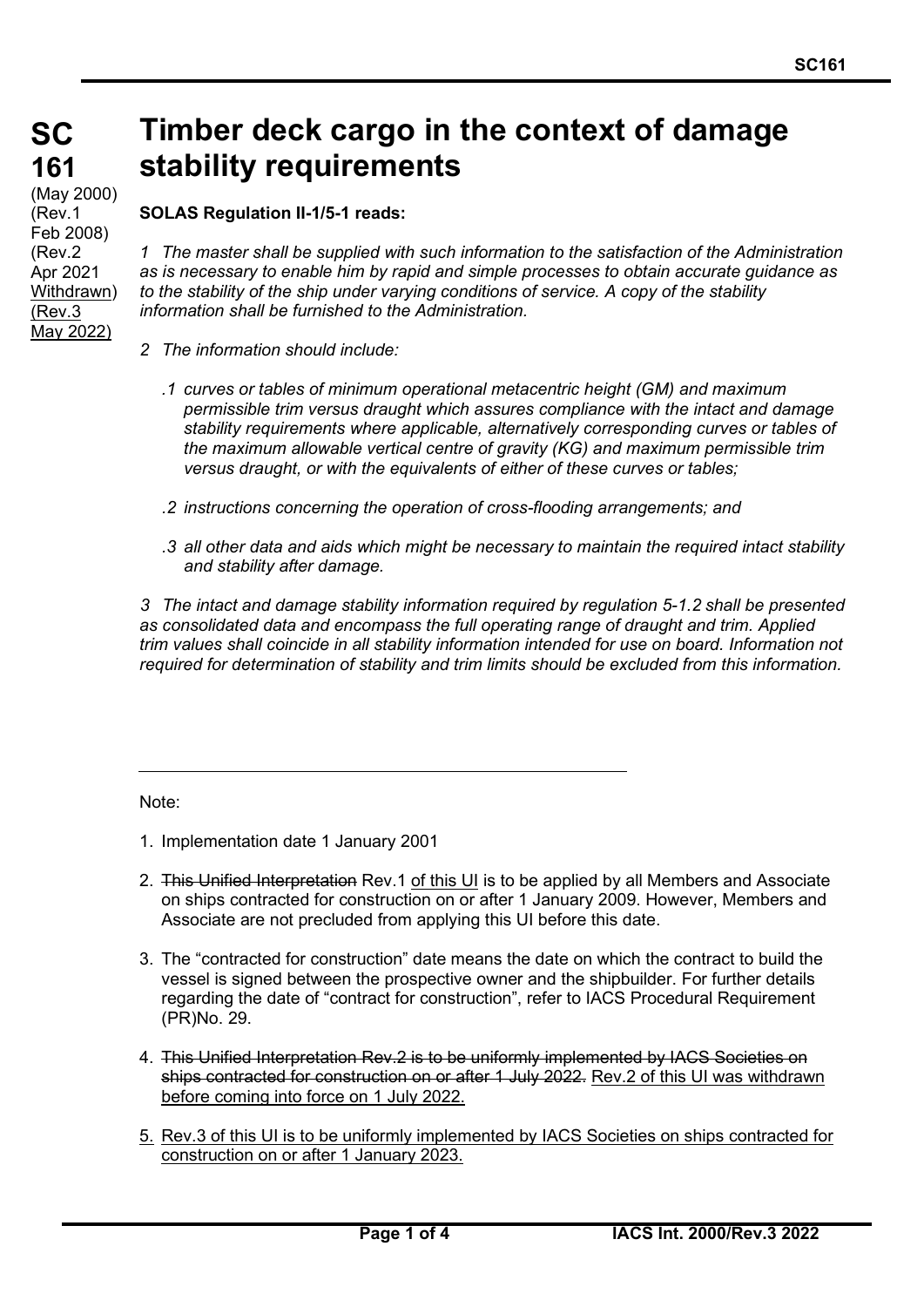### **SC161** (cont'd) *4 If the damage stability is calculated in accordance with regulation 6 to regulation 7-3 and, if applicable, with regulations 8 and 9.8, a stability limit curve is to be determined using linear interpolation between the minimum required GM assumed for each of the three draughts ds, dp and dl. When additional subdivision indices are calculated for different trims, a single envelope curve based on the minimum values from these calculations shall be presented. When it is intended to develop curves of maximum permissible KG it shall be ensured that the resulting maximum KG curves correspond with a linear variation of GM.*

*5 As an alternative to a single envelope curve, the calculations for additional trims may be carried out with one common GM for all of the trims assumed at each subdivision draught.* The lowest values of each partial index  $A_s$ ,  $A_p$  and  $A_l$  across these trims shall then be used in *the summation of the attained subdivision index A according to regulation 7.1. This will result in one GM limit curve based on the GM used at each draught. A trim limit diagram showing the assumed trim range shall be developed.*

*6 When curves or tables of minimum operational metacentric height (GM) or maximum allowable KG versus draught are not provided, the master shall ensure that the operating condition does not deviate from approved loading conditions, or verify by calculation that the stability requirements are satisfied for this loading condition.*

## **Scope**

The provisions given hereunder apply to ships that are subject to SOLAS, Chapter II-1, subdivision and damage stability calculations and engaged in carrying timber deck cargoes where the buoyancy of the timber deck cargo is taken into account in the damage stability calculations.

## **Definitions**

The following definitions apply for the purposes of this interpretation:

*timber* is used as a collective expression used for all types of wooden material covered by CODE OF SAFE PRACTICE FOR SHIPS CARRYING TIMBER DECK CARGOES, 2011 (Resolution A.1048(27)), including both round and sawn wood but excluding wood pulp and similar cargo;

*timber deck cargo* means a cargo of timber carried on an uncovered part of a freeboard or superstructure deck.

*timber load line* means a special load line assigned to ships complying with certain conditions set out in the International Convention on Load Lines.

*deepest timber subdivision draught* is the waterline which corresponds to the timber summer draught to be assigned to the ship;

*partial timber subdivision draught* is the light service draught as defined in SOLAS Reg.II-1/2.11 plus 60% of the difference between the light service draught and the deepest timber subdivision draught.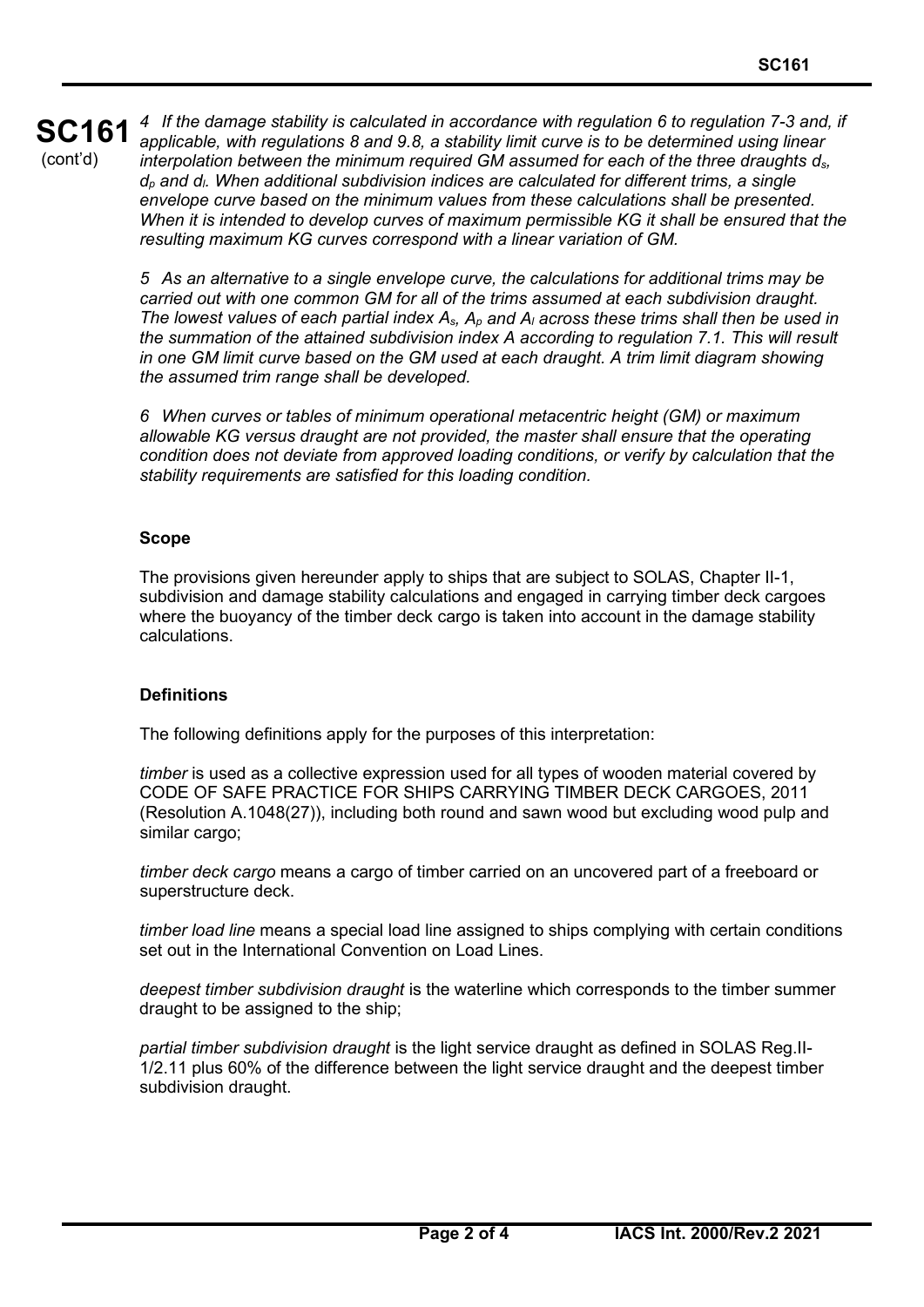### **SC161 Interpretation**

(cont'd)

1. The ship shall be supplied with comprehensive stability information which takes into account timber deck cargo. Such information shall enable the master to rapidly and simply obtain accurate guidance as to the stability of the ship under varying conditions of service, and as required in SOLAS Regulation II-1/5-1 it shall include, among other damage stability related issues, a curve of minimum operating metacentric height (*GM*) versus draught or maximum allowable vertical centre of gravity (*KG*) versus draught which covers the requirements of SOLAS Regulation II-1/5-1.2.1.

2. To ensure the buoyancy of timber deck cargo can be justifiably credited in damage stability calculations, the integrity of the lashed timber deck cargo shall comply with the following:

- .1 The timber deck cargo is to be stowed in accordance with the requirements of 2.9 of the CODE OF SAFE PRACTICE FOR SHIPS CARRYING TIMBER DECK CARGOES, 2011 (Resolution A.1048(27)).
- .2 The timber deck cargo is to be secured by lashings and/or uprights.
- .3 Lashings and uprights are to comply with the requirements of 2.10 of the CODE OF SAFE PRACTICE FOR SHIPS CARRYING TIMBER DECK CARGOES, 2011 (Resolution A.1048(27)).
- .4 Uprights are to

- .1 be made of steel or other suitable material of adequate strength, taking into account the breadth of the deck cargo;
- .2 be spaced at intervals not exceeding 3 m;
- .3 be fixed to the deck by angles, metal sockets or equally efficient means; and
- .4 if deemed necessary, be further secured by a metal bracket to a strengthened point, i.e. bulwark, hatch coaming.

3. The height and extent of the timber deck cargo shall be in accordance with 3.3.2 of Chapter 3, Part A of the International Code on Intact Stability, 2008 and shall be at least stowed to the standard height of one superstructure.

4. The permeability of the timber deck cargo is not to be less than 25% of the volume occupied by the cargo up to one standard superstructure.

5. Unless instructed otherwise by the Administration, the stability information for ships with timber deck cargoes shall be supplemented by additional curve(s) of limiting *GM* (or *KG*) covering the timber draught range.

6. The above described curve(s) applicable for conditions with timber deck cargo is/are to be developed as described in SOLAS Regulation II-1/5-1.4, and considering timber deck cargo at the deepest timber subdivision draught and at the partial timber subdivision draught only.

7. The limiting GM shall be varied linearly between the deepest timber subdivision draught, and between the partial timber subdivision draught and the light service draught respectively. Where timber freeboards are not assigned the deepest and partial draughts shall relate to the summer load line.